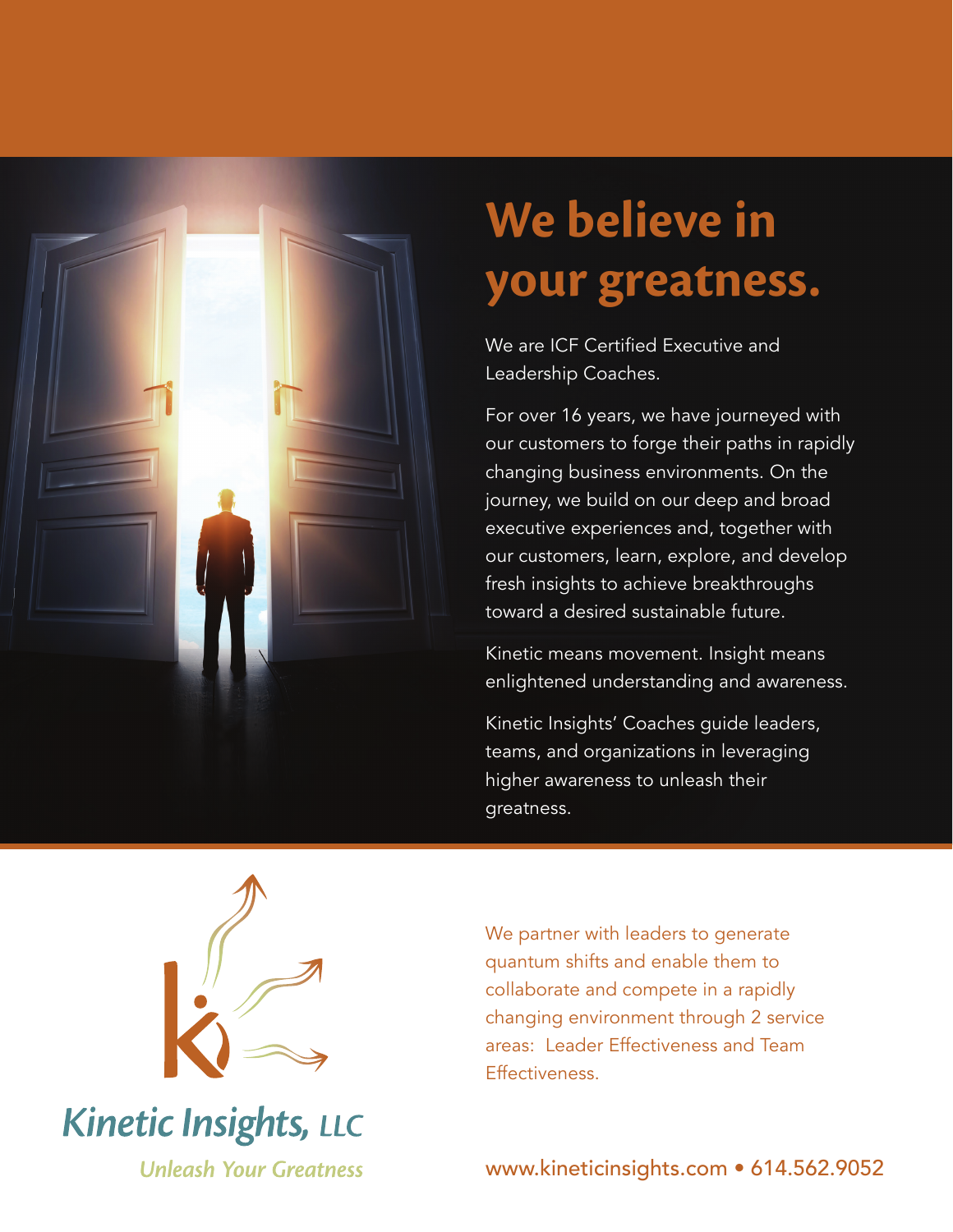## **LEADER EFFECTIVENESS YOUR NEED HOW WE HELP**



- Taking leadership to the next level
- Enhancing strategic thinking
- Improving executive presence
- Supporting executive onboarding
- Improving decision making and execution
- Managing vision and purpose
- Leading vs managing
- Leading and managing remote teams

- Co-create coaching engagement plan
- Measure impact using pre- and post- assessments
- Explore behaviorial and strategic options
- Increase awareness and insights
- Align manager, client, and coach
- Partner with internal sponsor

## **TEAM EFFECTIVENESS YOUR NEED HOW WE HELP**



- Cohesive high-performing transformational leadership team
- Measure performance through collective work product
- Effective traditional, matrix, M&A, virtual teams
- Rapid deployment of new strategies
- Expedient integration of new teams and/or team members
- Clear purpose and goals that cascade
- Commitment and accountability
- Stakeholder management

- Guide teams in establishing team charters
- Explore teams through assessments and diagnostics
- Establish roadmap for success: clear purpose, processes, and outcomes
- Create generative dialogue with open discussion
- Align shared leadership roles
- Facilitate conflict resolution
- Facilitate instituting team learning objectives
- Coach teams and team leaders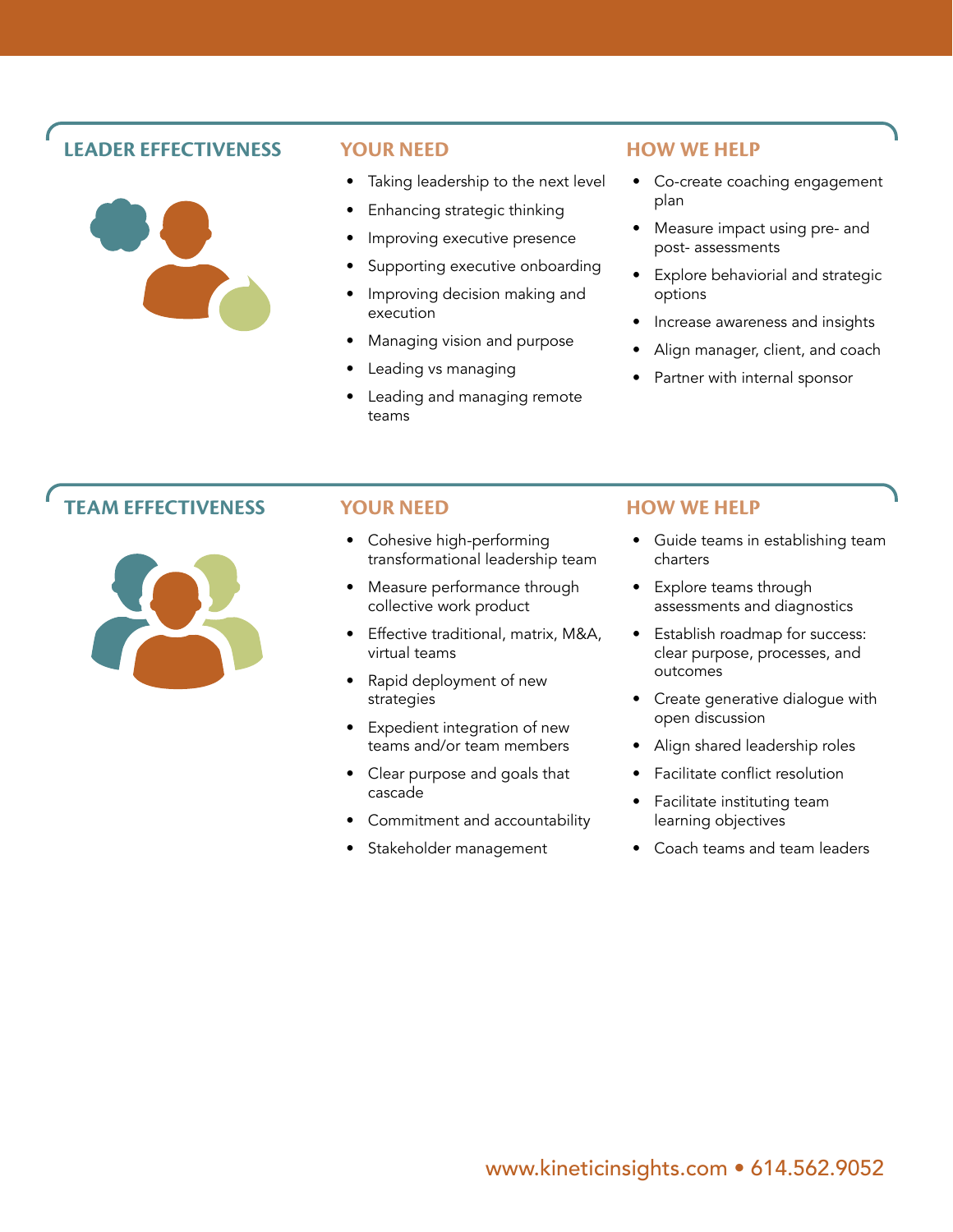# **Unleash Your Greatness**

**Discover**

**Kinetic Insights Process**

Understand current state Establish a baseline Articulate future state

Analyze and establish measures Identify strengths Identify barriers Identify gaps Create roadmap for success

# **Engage**

## **Integrate**

Utilize neuroscience and whole body wisdom for sustainable change Overcome Barriers Execute sustainable change strategies Build a mindset of accountability Align the new with the old

Pursue results Refine roadmap Plan Future State Celebrate successes



# **Accelerate**